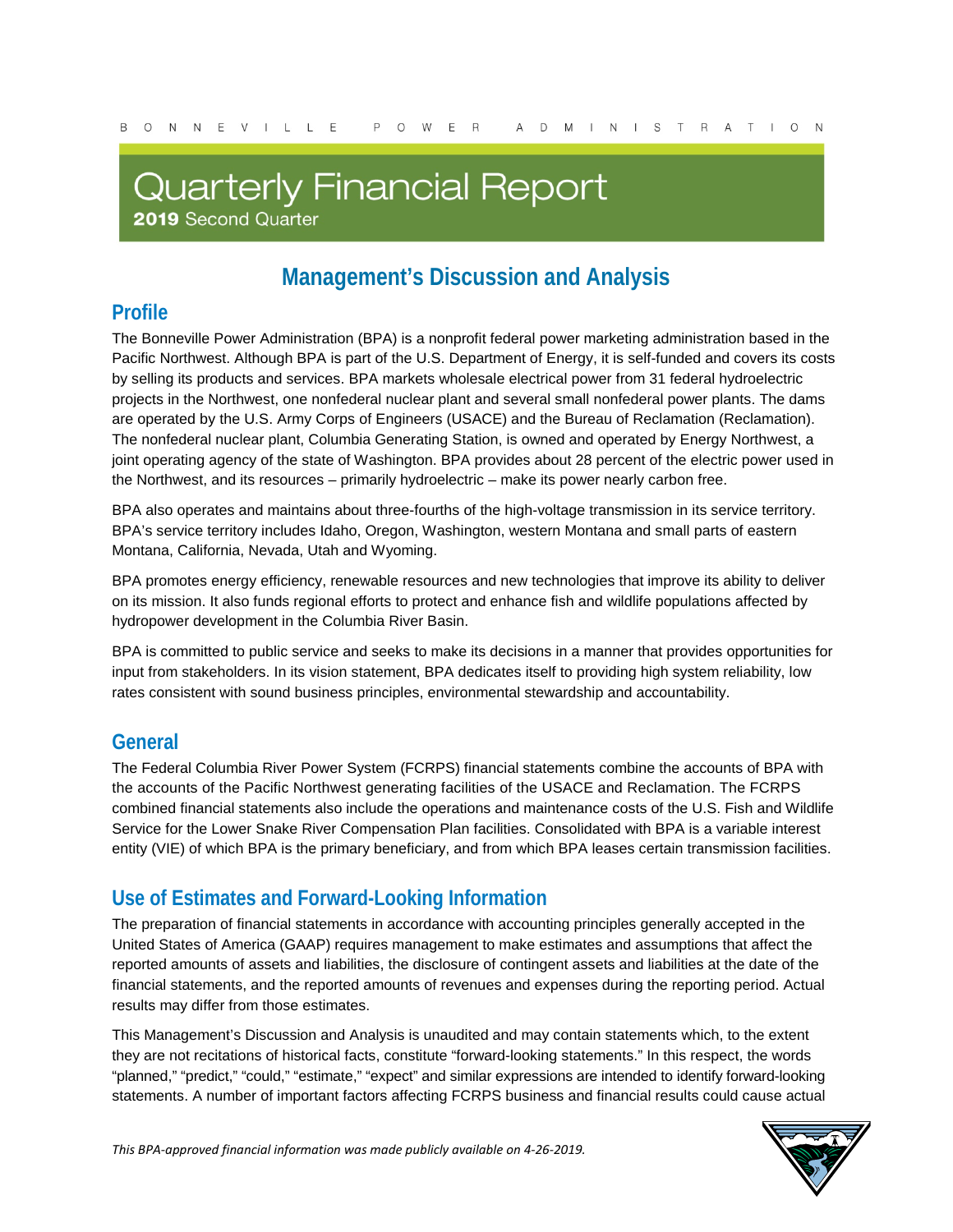results to differ materially from those stated in forward-looking statements due to factors such as changes in economic, industry, political and business conditions; changes in laws, regulations and policies and the application of the laws; and changes in climate, weather, hydroelectric conditions and power services supply and demand. BPA does not plan to issue updates or revisions to the forward-looking statements.

### **Results of Operations**

#### *Operating revenues*

A comparison of FCRPS operating revenues follows for the six months ended March 31, 2019, and March 31, 2018:

| (Millions of dollars)    |    | Fiscal  |    | Fiscal  |    | Revenue    |          |
|--------------------------|----|---------|----|---------|----|------------|----------|
|                          |    | Year    |    | Year    |    | Increase   | %        |
|                          |    | 2019    |    | 2018    |    | (Decrease) | Change   |
| Sales                    |    |         |    |         |    |            |          |
| Consolidated gross sales |    |         |    |         |    |            |          |
| Power                    | \$ | 1,339.2 | \$ | 1,372.6 | \$ | (33.4)     | (2)<br>% |
| Transmission             |    | 452.3   |    | 467.3   |    | (15.0)     | (3)      |
| Bookouts (Power)         |    | (15.0)  |    | (6.4)   |    | (8.6)      | 134      |
| Consolidated gross sales |    | 1,776.5 |    | 1,833.5 |    | (57.0)     | (3)      |
| Other revenues           |    |         |    |         |    |            |          |
| Power                    |    | 32.1    |    | 15.3    |    | 16.8       | 110      |
| Transmission             |    | 23.1    |    | 18.6    |    | 4.5        | 24       |
| Other revenues           |    | 55.2    |    | 33.9    |    | 21.3       | 63       |
| Sales                    |    | 1,831.7 |    | 1,867.4 |    | (35.7)     | (2)      |
| U.S. Treasury credits    |    | 77.2    |    | 49.4    |    | 27.8       | 56       |
| Total operating revenues |    | 1,908.9 | \$ | 1,916.8 | \$ | (7.9)      |          |

Total operating revenues decreased \$7.9 million when compared to the same period of fiscal year 2018. Consolidated gross sales for Power and Transmission Services, including other revenues and the effect of bookouts, decreased \$35.7 million.

Power Services gross sales decreased \$33.4 million.

- Firm power sales increased \$12.6 million largely due to higher sales to Alcoa, which is under a contract that expires at the end of August 2019. In addition, persistent cold weather during the second quarter of fiscal year 2019 led to higher load shaping and demand revenues.
- Surplus power sales, including revenues from derivative instruments decreased \$46.0 million. This decrease was mainly driven by comparatively dry weather, resulting in lower streamflows and water available to generate power for surplus sales. This was the case generally through the first half of fiscal year 2019 and also during the period of very cold weather in February and early March.

Bookouts are presented on a net basis in the Combined Statements of Revenues and Expenses. When sales and purchases are scheduled with the same counterparty on the same transmission path for the same hour, the power is typically booked out and not scheduled for physical delivery. The megawatt-hours that offset each other net to zero. The dollar values of these offsetting transactions reduce both sales and purchased power expense and are recorded as bookouts. Therefore, the accounting treatment for bookouts has no effect on net revenues, cash flows or margins.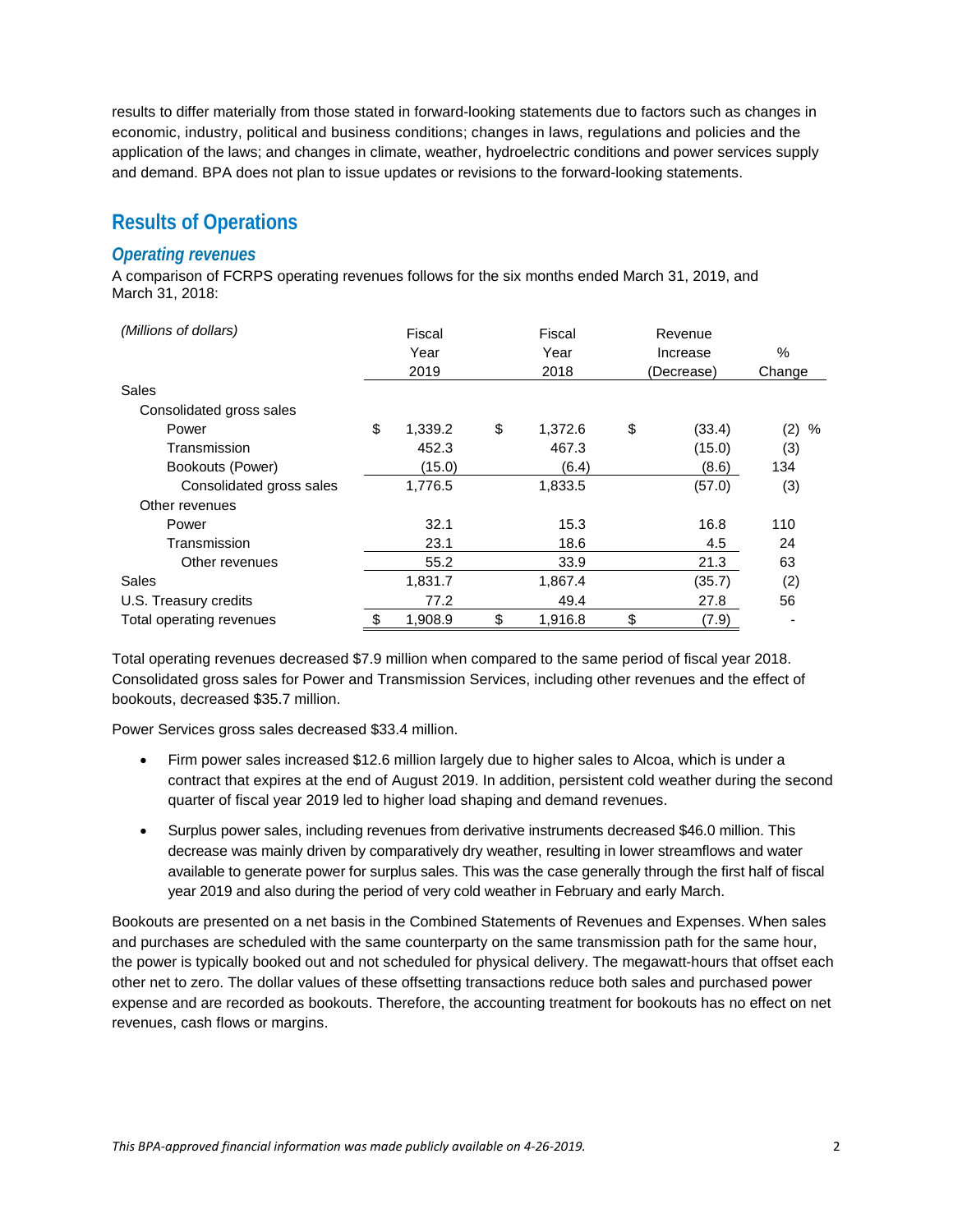Transmission Services gross sales decreased \$15.0 million primarily as a result of lower stream flows and price spreads on short-term point-to-point services. In addition, revenues from wind-related services decreased due to certain customers leaving BPA's balancing authority.

Other power revenues increased \$16.8 million, nearly all of which was due to gains realized on financial futures trades. BPA uses financial futures contracts on energy as an operational hedge to mitigate for price volatility in the physical energy market. As a result of the high power prices during the second quarter of fiscal year 2019, BPA recognized realized gains on financial futures contracts.

Other transmission revenues increased \$4.5 million due to an increase in both reimbursable work performed for certain customers and higher fiber revenues.

U.S. Treasury credits increased \$27.8 million year over year for fish and wildlife mitigation due to increased purchased power requirements resulting from reduced streamflows through the first half of fiscal year 2019. Power purchases were needed to replace lost hydroelectric generation due to fish mitigation measures. Under the Pacific Northwest Electric Power Planning and Conservation Act (Northwest Power Act), BPA reduces its payment to the U.S. Treasury for the nonpower expenditures made by BPA for fish and wildlife mitigation.

#### *Operating expenses*

A comparison of FCRPS operating expenses follows for the six months ended March 31, 2019, and March 31, 2018:

| (Millions of dollars)         | Fiscal |         | Fiscal        |   | Expense    |           |
|-------------------------------|--------|---------|---------------|---|------------|-----------|
|                               |        | Year    | Year          |   | Increase   | %         |
|                               |        | 2019    | 2018          |   | (Decrease) | Change    |
| Operations and maintenance    |        | 1.045.8 | \$<br>1.002.6 | S | 43.2       | $\%$<br>4 |
| Purchased power               |        | 249.5   | 63.3          |   | 186.2      | 294       |
| Nonfederal projects           |        | 103.9   | 147.0         |   | (43.1)     | (29)      |
| Depreciation and amortization |        | 264.3   | 246.6         |   | 17.7       |           |
| Total operating expenses      |        | 1,663.5 | \$<br>1,459.5 |   | 204.0      | 14        |

Total operating expenses increased \$204.0 million when compared to the same period of fiscal year 2018. Operations and maintenance expense increased \$43.2 million primarily because of the following factors:

- Energy Northwest's Columbia Generating Station nuclear power plant costs increased \$53.6 million because fiscal year 2019 is a refueling year. Refueling occurs biennially, most recently in fiscal year 2017, and refueling and maintenance expenses are higher in refueling years.
- Bureau of Reclamation operations and maintenance costs increased \$5.6 million largely due to an overall increase in non-routine work performed on Grand Coulee Dam's third power plant overhaul and coaster gates.
- Corps of Engineers operations and maintenance costs increased \$3.8 million largely due to an overall increase in non-routine work performed on the Chief Joseph Dam spillway gate and for efforts related to the Columbia River System Operations Environmental Impact Statement.
- Contributions for post-retirement benefit programs and pension costs increased \$4.6 million as a result of changes in the cost factors developed by the Office of Personnel Management. The changes were made during the latter half of fiscal year 2018.
- Transmission-related operations and maintenance expenses increased \$3.6 million due to increased grid modernization efforts, Puget Sound Area Northern Intertie work, and reimbursable work performed for the Department of Energy.
- Fish and Wildlife costs decreased \$13.6 million due to the impact of the recent federal furlough. BPA provides funds for certain fish and wildlife work performed by other federal agencies that were impacted by the furlough and were unable to complete this work through the second quarter. BPA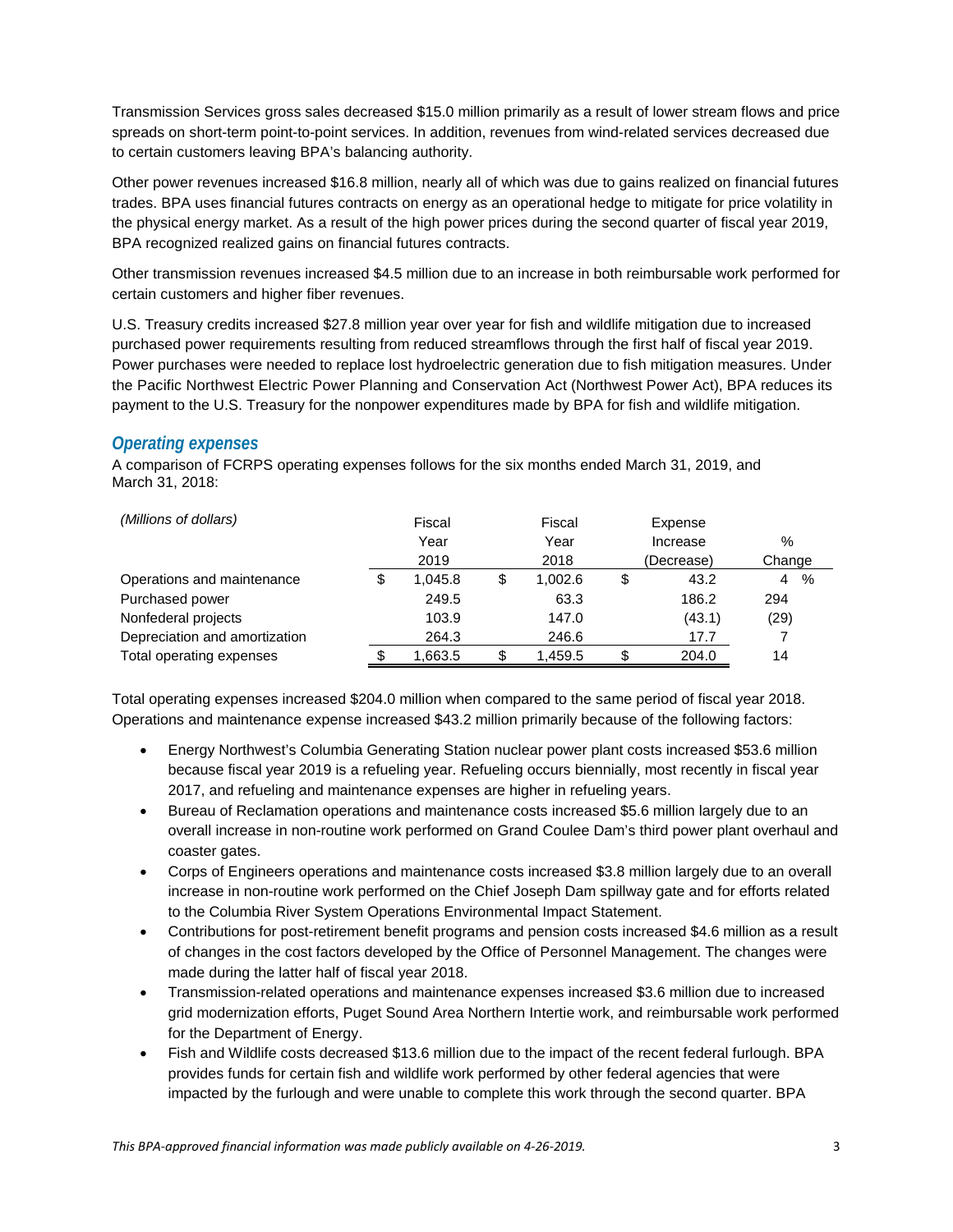expects the work delays to be temporary and that these projects will be resumed during the remainder of fiscal year 2019.

• Generation Conservation costs decreased \$14.1 million due to a decrease in the amount of energy efficiency projects completed by customers which are reimbursed by BPA.

Purchased power expense, including the effects of bookouts, increased \$186.2 million primarily because of the following factors:

- Contracted power purchases increased \$100.5 million due to dry conditions and lower water available for power generation, which resulted in an increased amount of power purchases during times of high market prices and extremely cold weather.
- High power prices through the second quarter of 2019 resulted in BC Hydro, an electric utility owned by the Province of British Columbia, releasing water from Arrow Dam in Canada under certain water storage agreements. Per terms of these agreements between BPA and BC Hydro, water was released from storage accounts which caused BPA to accrue a liability to BC Hydro for the value of the water released at the prevailing price at time of release. The expense recognized for amounts due to BC Hydro was \$88.8 million higher through the first six months of fiscal year 2019 compared to the same period in 2018.

Nonfederal projects debt service decreased \$43.1 million primarily due to the receipt of additional revenues by Energy Northwest in fiscal year 2019 for the sale of its nuclear fuel that is treated as an offset to debt service related to outstanding debt for Columbia Generating Station.

Depreciation and amortization increased \$17.7 million due to revised depreciation rates that went into effect in March 2018 resulting from a new depreciation study completed in February 2018 and an increase in the utility plant assets in service.

### **Other Operational Matters**

#### **U.S. Treasury liquidity facility**

In December 2018, BPA issued \$75.0 million of short-term debt on its liquidity facility with the U.S. Treasury to meet operating expenses and manage within-year working capital. BPA repaid this amount in February 2019.

#### **Energy Northwest line of credit activity**

In January 2019, Energy Northwest obtained a new \$227.0 million bank line of credit (that may be increased up to \$457.4 million upon agreement among BPA, Energy Northwest, and the bank) to finance operations and maintenance expenses and interest payments for outstanding bonds related to Columbia Generating Station (CGS). The line is available for draws until Sept. 30, 2019, and amounts borrowed are due to be repaid on or before June 30, 2020, unless extended for one year. Through March 31, 2019, Energy Northwest had borrowed \$50.0 million on this line of credit, thereby relieving BPA of providing an equivalent amount of funding to Energy Northwest for CGS. As with recent Energy Northwest line of credit arrangements, BPA will fund the repayment of all amounts borrowed.

#### **Decommissioning study**

In March 2019 as a result of a site-specific decommissioning study on CGS, BPA management increased its asset retirement obligation (ARO) liability for CGS by \$594.8 million. For fiscal year 2019 or the 2020–2021 rate period, BPA management does not expect the increased ARO liability to affect power rates charged to customers or to require any adjustments to its current trust fund contribution levels. A \$594.8 million increase to the Nonfederal generation asset on the Combined Balance Sheets offset the increased ARO liability. There were no impacts to cash flows, revenues or expenses as a result of the aforementioned items. For fiscal year 2020, and as a result of the increased ARO liability, BPA management expects amortization expense related to the CGS nonfederal generation asset to increase approximately \$58 million.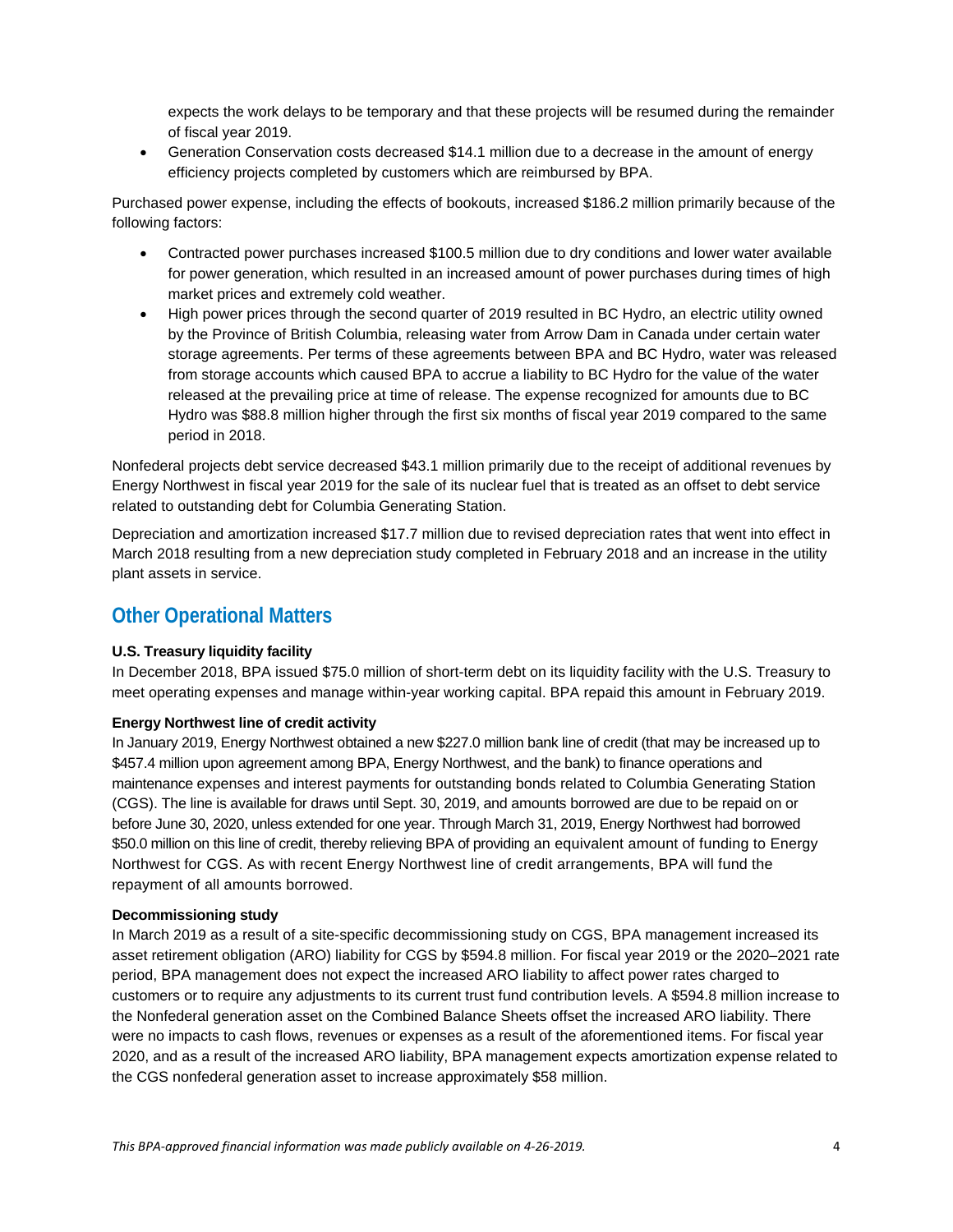## Additional Information

To see BPA's annual and quarterly reports, go to [www.bpa.gov/goto/AnnualReport](http://www.bpa.gov/goto/AnnualReport)

For general information about BPA, refer to BPA's home page at [www.bpa.gov](http://www.bpa.gov/)

For information on Power Services, go to [www.bpa.gov/power](http://www.bpa.gov/power)

For information on Transmission Services, go to [www.bpa.gov/transmission](http://www.bpa.gov/transmission)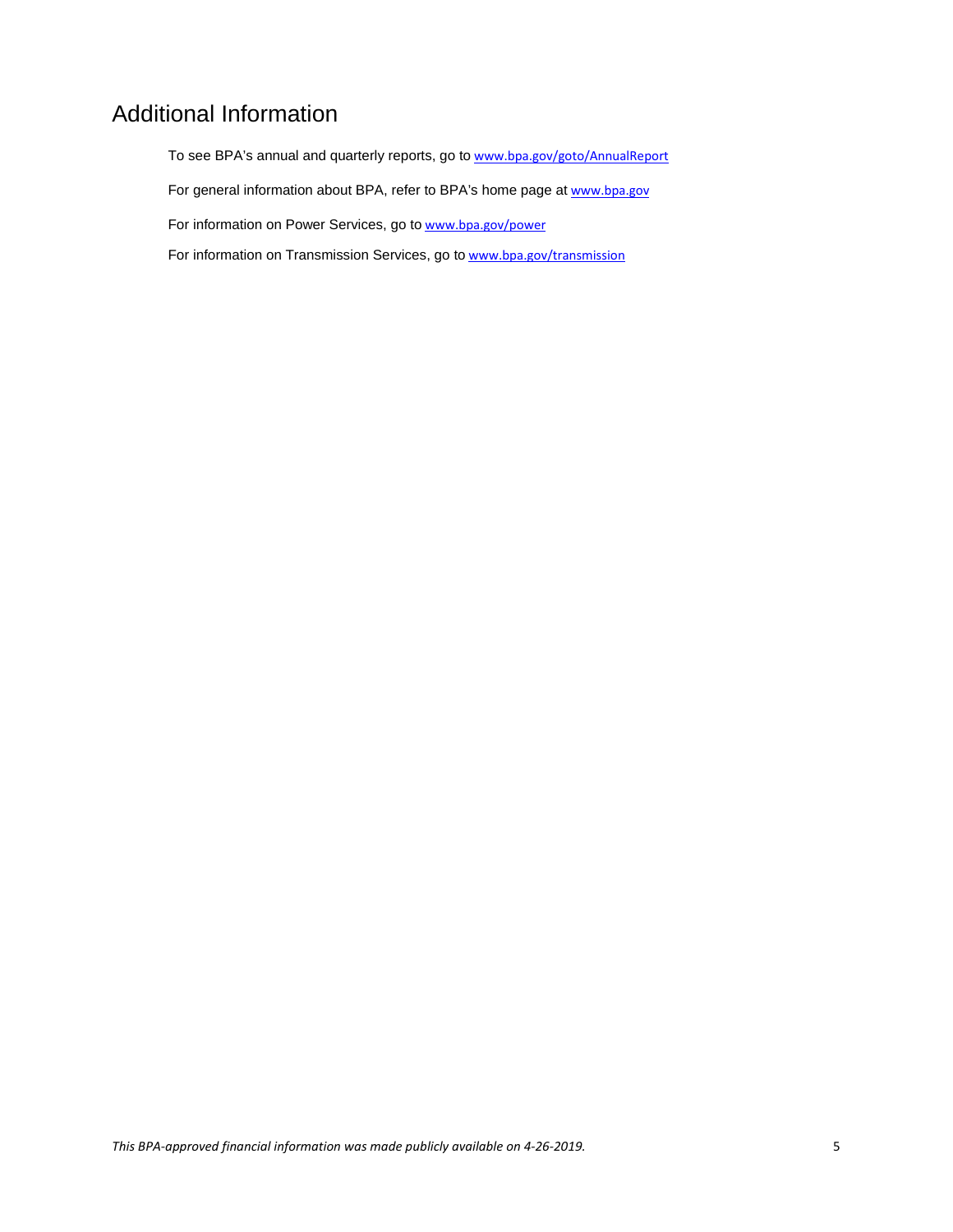## **Federal Columbia River Power System**

# **Combined Balance Sheets (Unaudited)**

(Millions of dollars)

|                                                                                             | As of                 | As of                 |
|---------------------------------------------------------------------------------------------|-----------------------|-----------------------|
|                                                                                             | March 31,             | September 30,         |
|                                                                                             | 2019                  | 2018                  |
| <b>Assets</b>                                                                               |                       |                       |
|                                                                                             |                       |                       |
| Utility plant                                                                               |                       |                       |
| Completed plant                                                                             | 19,511.0<br>\$        | 19,307.4<br>\$        |
| Accumulated depreciation<br>Net completed plant                                             | (7,033.4)<br>12,477.6 | (6,883.4)<br>12,424.0 |
|                                                                                             |                       |                       |
| Construction work in progress                                                               | 1,335.0               | 1,290.1               |
| Net utility plant                                                                           | 13,812.6              | 13,714.1              |
| Nonfederal generation                                                                       | 3,846.4               | 3,350.9               |
| <b>Current assets</b>                                                                       |                       |                       |
|                                                                                             | 746.6                 | 804.2                 |
| Cash and cash equivalents                                                                   |                       | 40.2                  |
| Short-term investments in U.S. Treasury securities<br>Accounts receivable, net of allowance | 41.9                  | 75.2                  |
| Accrued unbilled revenues                                                                   |                       | 292.4                 |
|                                                                                             | 328.3                 |                       |
| Materials and supplies, at average cost                                                     | 108.7                 | 109.1                 |
| Prepaid expenses<br><b>Total current assets</b>                                             | 160.5<br>1,386.0      | 48.2<br>1,369.3       |
|                                                                                             |                       |                       |
| Other assets                                                                                |                       |                       |
| Regulatory assets                                                                           | 5,433.2               | 5,587.7               |
|                                                                                             | 375.2                 | 377.6                 |
| Nonfederal nuclear decommissioning trusts                                                   | 135.5                 | 176.8                 |
| Deferred charges and other<br><b>Total other assets</b>                                     | 5,943.9               | 6,142.1               |
|                                                                                             |                       |                       |
| <b>Total assets</b>                                                                         | \$<br>24,988.9        | \$<br>24,576.4        |
|                                                                                             |                       |                       |
| <b>Capitalization and Liabilities</b>                                                       |                       |                       |
| <b>Capitalization and long-term liabilities</b>                                             |                       |                       |
|                                                                                             |                       |                       |
| Accumulated net revenues                                                                    | \$<br>4,266.2         | \$<br>4,123.8         |
| Debt                                                                                        |                       |                       |
| Federal appropriations                                                                      | 1,814.9               | 1,791.7               |
| Borrowings from U.S. Treasury                                                               | 4,824.7               | 4,955.7               |
| Nonfederal debt                                                                             | 7,016.8               | 7,111.4               |
| Total capitalization and long-term liabilities                                              | 17,922.6              | 17,982.6              |
| <b>Commitments and contingencies (See Note 13 to 2018 Audited Financial Statements)</b>     |                       |                       |
| <b>Current liabilities</b>                                                                  |                       |                       |
| Debt                                                                                        |                       |                       |
| Borrowings from U.S. Treasury                                                               | 473.9                 | 574.9                 |
| Nonfederal debt                                                                             | 748.8                 | 598.3                 |
| Accounts payable and other                                                                  | 479.1                 | 511.4                 |
| <b>Total current liabilities</b>                                                            | 1,701.8               | 1,684.6               |
|                                                                                             |                       |                       |
| <b>Other liabilities</b>                                                                    |                       |                       |
| Regulatory liabilities                                                                      | 1,841.6               | 1,912.0               |
| IOU exchange benefits                                                                       | 2,161.2               | 2,256.7               |
| Asset retirement obligations                                                                | 805.5                 | 208.0                 |
| Deferred credits and other                                                                  | 556.2                 | 532.5                 |
| <b>Total other liabilities</b>                                                              | 5,364.5               | 4,909.2               |
|                                                                                             |                       |                       |
| <b>Total capitalization and liabilities</b>                                                 | \$<br>24,988.9        | 24,576.4<br>\$        |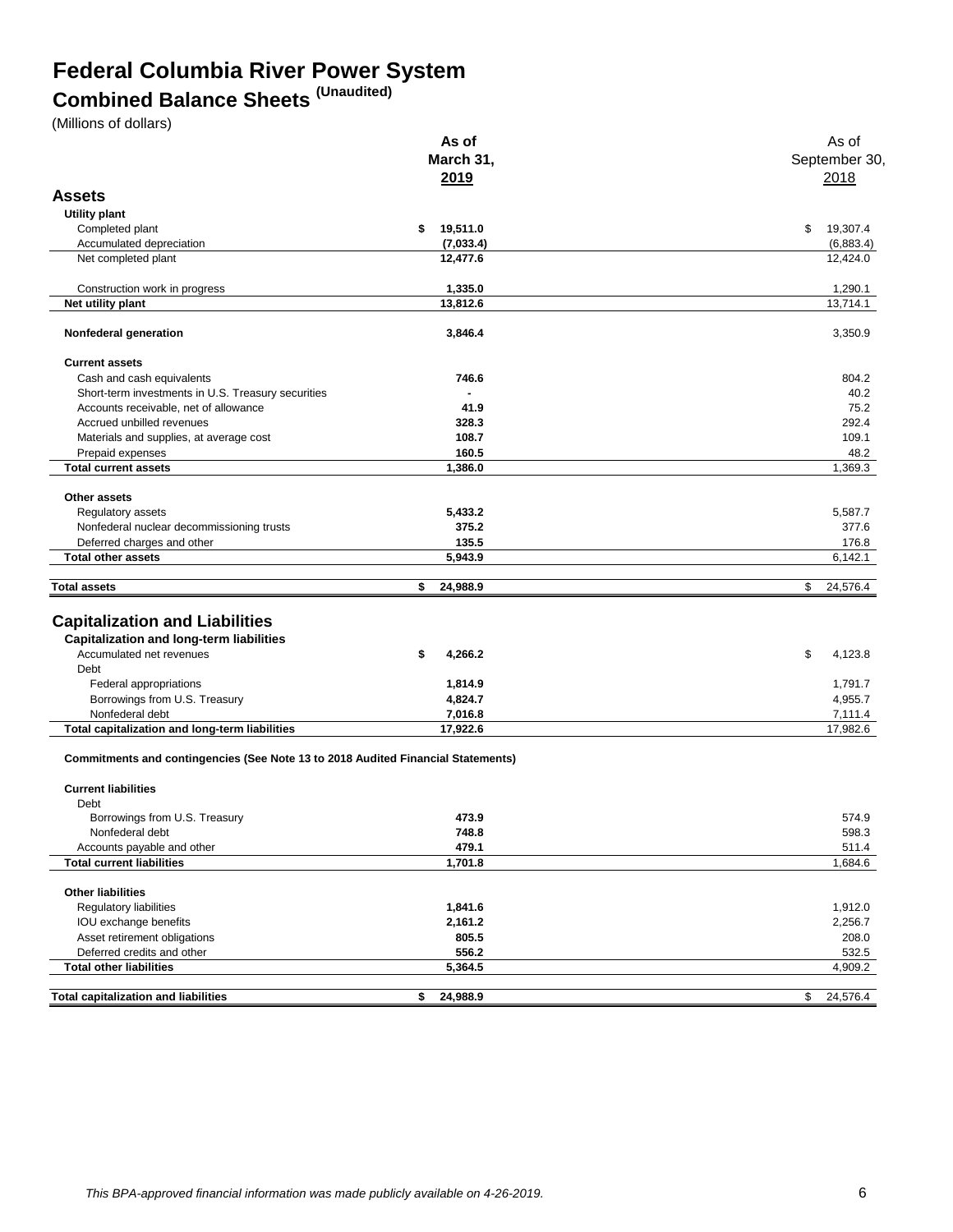# **Federal Columbia River Power System Combined Statements of Revenues and Expenses (Unaudited)**

(Millions of dollars)

|                                              |             | Three Months Ended<br>March 31, | Fiscal Year-to-Date Ended<br>March 31, |               |  |
|----------------------------------------------|-------------|---------------------------------|----------------------------------------|---------------|--|
|                                              | <u>2019</u> | 2018                            | <u>2019</u>                            | 2018          |  |
| <b>Operating revenues</b>                    |             |                                 |                                        |               |  |
| Sales                                        | \$<br>966.5 | \$1,013.3                       | \$1,831.7                              | \$<br>1,867.4 |  |
| U.S. Treasury credits                        | 32.3        | 20.4                            | 77.2                                   | 49.4          |  |
| <b>Total operating revenues</b>              | 998.8       | 1,033.7                         | 1,908.9                                | 1,916.8       |  |
| <b>Operating expenses</b>                    |             |                                 |                                        |               |  |
| Operations and maintenance                   | 529.5       | 524.3                           | 1,045.8                                | 1,002.6       |  |
| Purchased power                              | 189.0       | 20.1                            | 249.5                                  | 63.3          |  |
| Nonfederal projects                          | 52.0        | 73.5                            | 103.9                                  | 147.0         |  |
| Depreciation and amortization                | 132.4       | 124.6                           | 264.3                                  | 246.6         |  |
| <b>Total operating expenses</b>              | 902.9       | 742.5                           | 1,663.5                                | 1,459.5       |  |
| Net operating revenues                       | 95.9        | 291.2                           | 245.4                                  | 457.3         |  |
| Interest expense and (income)                |             |                                 |                                        |               |  |
| Interest expense                             | 61.1        | 60.1                            | 123.3                                  | 119.9         |  |
| Allowance for funds used during construction | (7.1)       | (7.9)                           | (15.7)                                 | (16.4)        |  |
| Interest income                              | (2.0)       | (1.1)                           | (4.6)                                  | (1.8)         |  |
| Net interest expense                         | 52.0        | 51.1                            | 103.0                                  | 101.7         |  |
| <b>Net revenues</b>                          | \$<br>43.9  | \$<br>240.1                     | 142.4<br>\$                            | \$<br>355.6   |  |